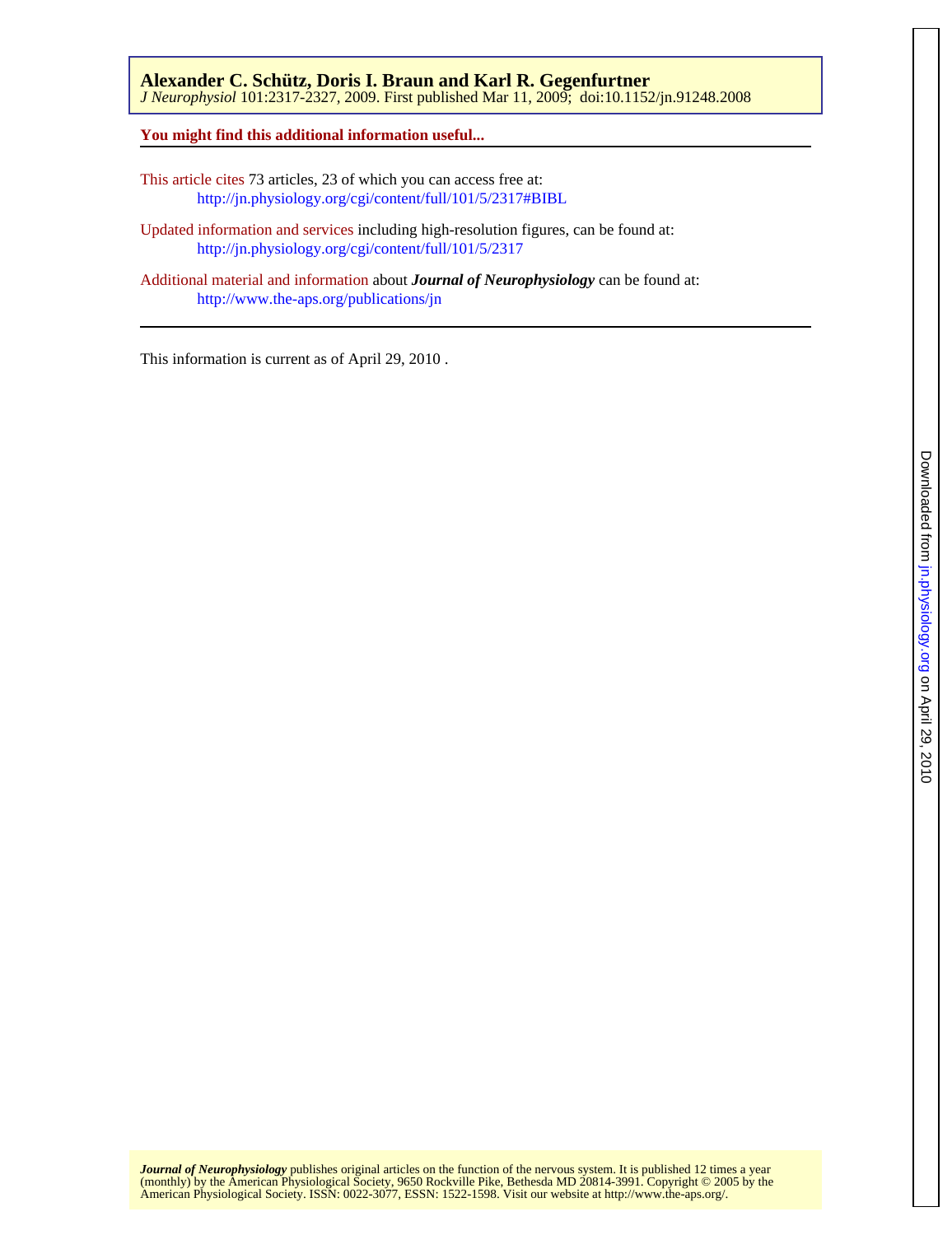# Chromatic Contrast Sensitivity During Optokinetic Nystagmus, Visually Enhanced Vestibulo-ocular Reflex, and Smooth Pursuit Eye Movements

# Alexander C. Schütz, Doris I. Braun, and Karl R. Gegenfurtner

*Abteilung Allgemeine Psychologie, Justus-Liebig-Universita¨t, Giessen, Germany*

Submitted 24 November 2008; accepted in final form 3 March 2009

Schütz AC, Braun DI, Gegenfurtner KR. Chromatic contrast sensitivity during optokinetic nystagmus, visually enhanced vestibulo-ocular reflex, and smooth pursuit eye movements. *J Neurophysiol* 101: 2317–2327, 2009. First published March 11, 2009; doi:10.1152/jn.91248.2008. Recently we showed that sensitivity for chromatic- and high-spatial frequency luminance stimuli is enhanced during smooth-pursuit eye movements (SPEMs). Here we investigated whether this enhancement is a general property of slow eye movements. Besides SPEM there are two other classes of eye movements that operate in a similar range of eye velocities: the optokinetic nystagmus (OKN) is a reflexive pattern of alternating fast and slow eye movements elicited by wide-field visual motion and the vestibuloocular reflex (VOR) stabilizes the gaze during head movements. In a natural environment all three classes of eye movements act synergistically to allow clear central vision during self- and object motion. To test whether the same improvement of chromatic sensitivity occurs during all of these eye movements, we measured human detection performance of chromatic and luminance line stimuli during OKN and contrast sensitivity during VOR and SPEM at comparable velocities. For comparison, performance in the same tasks was tested during fixation. During the slow phase of OKN we found a similar enhancement of chromatic detection rate like that during SPEM, whereas no enhancement was observable during VOR. This result indicates similarities between slow-phase OKN and SPEM, which are distinct from VOR.

# INTRODUCTION

Primates equipped with a foveal region of high acuity are able to stabilize their gaze continuously by different kinds of tracking eye movements depending on their own behavior, their surround, and their interest. These slow eye movements help to avoid blurred retinal images of the foveated objects even during locomotion or head movements. Depending on the type of motion, i.e., local object motion or large field movement, different neural pathways initiate these tracking eye movements (see Ilg 1997; Leigh and Zee 1999 for overviews): smooth pursuit eye movements (SPEMs) are elicited by the perception of motion of objects, whose images stimulate the foveal- or parafoveal retina. They are executed voluntarily and are used to keep the line of sight continuously on the selected moving target like a flying soccer ball or a running dog.

Whereas SPEM are present only in primates (Büttner and Büttner-Ennever 1988; Paige 1994), the optokinetic nystagmus (OKN) is found in all mammals and is the phylogenetically older system. The OKN is elicited during sustained selfrotation or by motion of a large part of the visual field or experimentally by rotating large patterns or stripes as in optokinetic drums. OKN consists of two distinct alternating phases: *1*) the *slow phase*, with smooth compensatory eye movements in the direction of motion; and *2*) the *fast phase*, with rapid eye movements in the direction opposite to the slow phase to reposition the eyes in the shortest time possible. At least two subtypes of OKN can be distinguished, depending on the instruction and behavior of the observer: a stare-nystagmus and a look-nystagmus (Ter Braak 1936). The *stare-nystagmus* consists of high-frequency fast phases and shorter slow phases and is present when the subject is asked to stare straight ahead and to "passively" perceive, for example, the moving drum stripes. The *look-nystagmus* consists of low-frequency fast phases and longer slow phases; it occurs when the subject is instructed to actively follow a selected drum stripe with his eyes.

The vestibulo-ocular reflex (VOR) is independent of visual stimulation and is elicited by head movements even in the dark. Gaze stabilization by the VOR is very important during all kinds of locomotion, which often results in changes of head position or continuous perturbations. Clear vision during walking, for example, is possible only because the VOR is fast enough to generate compensatory eye movements (Grossman et al. 1988, 1989). Acceleration sensors of the labyrinth signal head perturbations much sooner than it would be possible for the visual system to detect the resulting retinal motion. As a consequence VOR eye movements can occur at ultrashort latencies of  $\leq 16$  ms (Leigh and Zee 1999), which are not possible for visually guided eye movements. These three types of slow eye movements coexist and are often used in conjunction to stabilize gaze and to recognize and to interact with objects in a dynamic environment (Leigh et al. 1987; Paige 1983; Yee et al. 1983).

In general, gaze stabilization has two perceptual advantages that relate to retinal processing: first, retinal motion is minimized, which reduces image blur, and second, objects of interest are projected on the fovea, which increases the spatial acuity. Besides these direct retinal advantages it is known that slow continuous eye movements also exhibit more subtle influences on visual perception. Bedell and colleagues showed nicely that the extent of perceived motion smear is reduced during SPEM selectively for motion in a direction opposite to the eye movements (Bedell and Lott 1996; Tong et al. 2005, 2007). Interestingly, a similar attenuation is found during VOR (Bedell and Patel 2005) and inhibition of VOR (Tong et al. 2005). We recently showed that the sensitivity for both flashed color and high-spatial frequency luminance stimuli is enhanced during SPEM (Schütz et al. 2008). This enhancement precedes the onset of SPEM by about 50 ms, which suggests that an extraretinal signal actively triggers the enhancement.

In the present study, we investigated whether a similar enhancement of chromatic sensitivity is also present during

Address for reprint requests and other correspondence: A. C. Schütz, Abteilung Allgemeine Psychologie, Justus-Liebig-Universität, Otto-Behaghel-Str. 10F, 35394 Giessen, Germany (E-mail: alexander.c.schuetz@psychol. uni-giessen.de).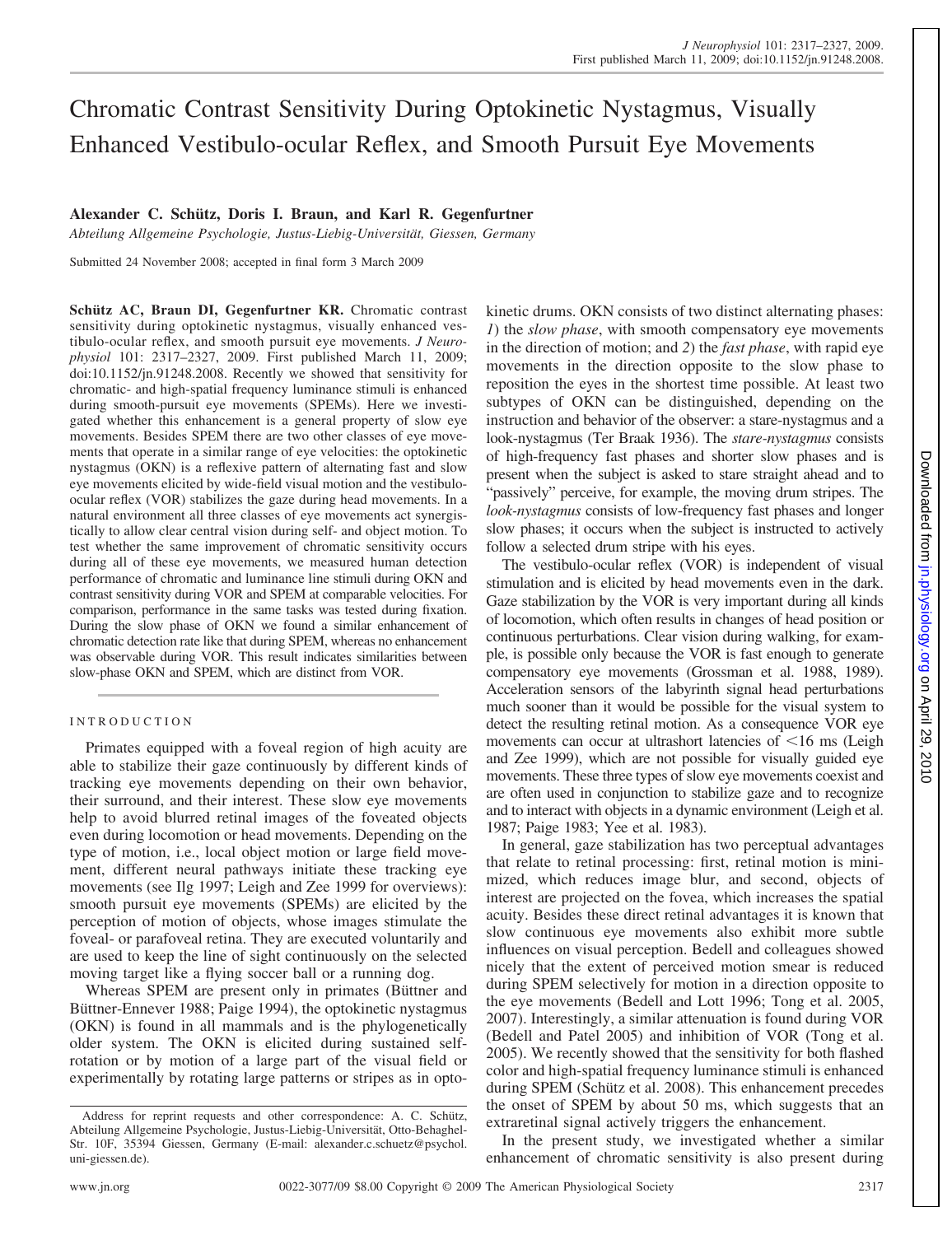two other types of slow eye movements: OKN and VOR. We chose OKN and VOR because they can cause similar eye-inhead movements as SPEM, but their input signals are rather different. OKN and VOR are also thought to be evolutionarily older and more reflexive than SPEM (Walls 1962). Doing so, we might gain new insights about the underlying mechanism for the chromatic improvement during SPEM and the neural basis for these different types of eye movements.

# METHODS

# *Experiment 1: optokinetic nystagmus*

SUBJECTS. One of the authors (ACS) and five naïve subjects participated in the experiment in which we measured chromatic detection rate. The naïve subjects were students of the Justus-Liebig University and were paid for their participation. Two naïve subjects and one of the authors (ACS) performed a control experiment to measure luminance detection.

EQUIPMENT. Subjects were seated in a dimly lit room facing a 21-in. CRT monitor (ELO Touchsystems, Fremont, CA) driven by a Nivida Quadro NVS 285 graphics board with a refresh rate of 100 Hz noninterlaced. At a viewing distance of 47 cm, the active screen area subtended 45° in the horizontal direction and 36° vertical on the subject's retina. With a spatial resolution of  $1,280 \times 1,024$  pixels, this results in 28 pixels/deg. The subject's head was fixed in place using a chin rest.

EYE MOVEMENT RECORDING. Eye position signals were recorded with a head-mounted, video-based eye tracker (EyeLink II; SR Research, Osgoode, Ontario, Canada) and were sampled at 250 Hz. Subjects viewed the display binocularly. Stimulus display and data collection were controlled by a PC.

VISUAL STIMULI. To elicit OKN, we then presented a random-dot pattern, moving at 21.1°/s for 30 s. The random-dot pattern consisted of black dots with a diameter of 0.1°, which were presented on a uniform gray background. The average dot density of the pattern was 1 dot/deg2 . Two horizontal stripes were spared from the random-dot pattern: these stripes were located 2° above or below the vertical screen center and were 1° high. To measure detection rate, we flashed horizontal lines with a fixed contrast in red-green Derrington–Krauskopf–Lennie (DKL) color (Derrington et al. 1984) or in luminance within one of these stripes (Fig. 1). The DKL-color space consists of three axes: two axes correspond to the red-green and blue-yellow color opponent channels in the lateral geniculate nucleus and the third axis corresponds to the bright– dark luminance opponency. The line spanned the whole screen width and was vertically modulated by a Gaussian distribution with SD of 0.15°. It was flashed for one refresh cycle of the monitor. At a refresh rate of 100 Hz, this gives a nominal stimulus duration of 10 ms. Due to the decay of phosphors and sequential drawing, the actual stimulus duration was shorter. Measurement of the stimulus intensity with a photodiode showed that our phosphors decayed to 50% of peak in  $\leq$ 1 ms and to 5% of peak in  $\leq$ 2 ms. By using a line that was parallel to stimulus motion and by flashing it for just a brief period of time, we wanted to make sure that no retinal image motion would be induced by the eye movements.

EXPERIMENTAL PROCEDURE. At the beginning of each trial a black bull's-eye with an outer radius of 0.3° and an inner radius of 0.075° appeared at the screen center. The subjects had to fixate the bull's-eye and press an assigned button to start the trial. With pressing the button, the EyeLink II System performed a drift correction to correct errors of headband slippage or other factors. If the drift correction succeeded, the bull's-eye disappeared, so that no fixation point was present during the trial. Subjects were instructed to look at the moving random-dot pattern, without tracking an individual dot, and to indicate the position of the flashed line (i.e., top vs. bottom). After a buildup period of 2 s, where no lines were presented, we showed seven lines separated by pseudorandom intervals of  $\geq 1.6$  s and at most 4.8 s. At the same time as the lines, we presented 100-Hz tones for 10 ms, which signaled the subject to give his judgment about the location of the line. Fixation trials were exactly the same, except that the randomdot pattern remained stationary on the screen. Fixation and OKN trials were presented interleaved, with a ratio of 1:4. Color and luminance conditions were presented in different sessions.

EYE MOVEMENT ANALYSIS. To detect the fast-phase onset, we used the EyeLink saccade detector, which uses a combined velocity threshold of  $22^{\circ}/s$  and acceleration threshold of  $4,000^{\circ}/s^2$ .

PSYCHOPHYSICAL DATA ANALYSIS. We presented a line with a fixed contrast in red-green DKL color (Derrington et al. 1984), or in luminance, and analyzed the ratio of hits versus misses. The contrast level was determined for each subject individually to a 75% detection rate during fixation. We assumed that the time relative to the onset of the fast phase is a major factor influencing visual sensitivity. Thus we aligned the data to the preceding fast-phase onset, if the interval to the following fast phase was  $>100$  ms or if the interval to the following fast phase was larger than that to the preceding fast phase. We excluded presentations that were not followed by a perceptual response within 1,000 ms (5%). Furthermore, we excluded presentations in which the vertical eye position at the time of line presentation was not between the two stripes that contained no random dots (8%). We also excluded cases in which the fast-phase amplitude was in the same direction as the motion direction (28%). Fast phases in motion direction were quite distinct from the usual fast phases against motion direction. Their average horizontal amplitude was much smaller (0.7° in motion direction vs. 6.5° against motion direction) and their latency to the preceding fast phase was also 100 ms smaller. Because the dots of our random-dot pattern had an unlimited lifetime, it might be that the subjects sometimes tried to track single dots, which might result in such small fast phases in motion direction. For analysis of the response latency we included only correct responses. To analyze the detection rate over time, we used a sliding histogram with a Gaussian weighting function, similar to a method used previously (Schütz et al. 2007a). To analyze the response latency over time, we used a weighted sliding average, again with a Gaussian weighting function.

#### *Experiment 2: visually enhanced vestibulo-ocular reflex*

EQUIPMENT. To allow the subjects to move their head freely, we did not use a chin rest in this experiment.

EYE MOVEMENT RECORDING. We switched off the eye tracker correction for head movements during the trials. As a consequence, we did not measure eye movements in space coordinates, but in head coordinates. Because we instructed the subjects to rotate their head, while fixating a central, stationary spot, we implicitly assumed that the eye-in-space position is always at the fixation spot and that the measured eye-in-head motion is determined primarily by the head movements. The eye-in-head position was used to determine the turning point for the horizontal head rotation and the onset of the line stimulus.

VISUAL STIMULI. In this experiment we used the same line stimulus as that in *experiment* 1. It was flashed for 10 ms, 2° above or below the fixation spot on an otherwise gray monitor screen.

EXPERIMENTAL PROCEDURE. At the beginning of each trial, the same drift correction as that in the OKN experiment was performed. In this experiment we used a bull's-eye only in fixation trials, in which subjects were required to hold their head stationary. In VVOR trials subjects were asked to fixate a small triangle pointing to the left or to the right. The triangle indicated the direction of the required head movement. After a successful drift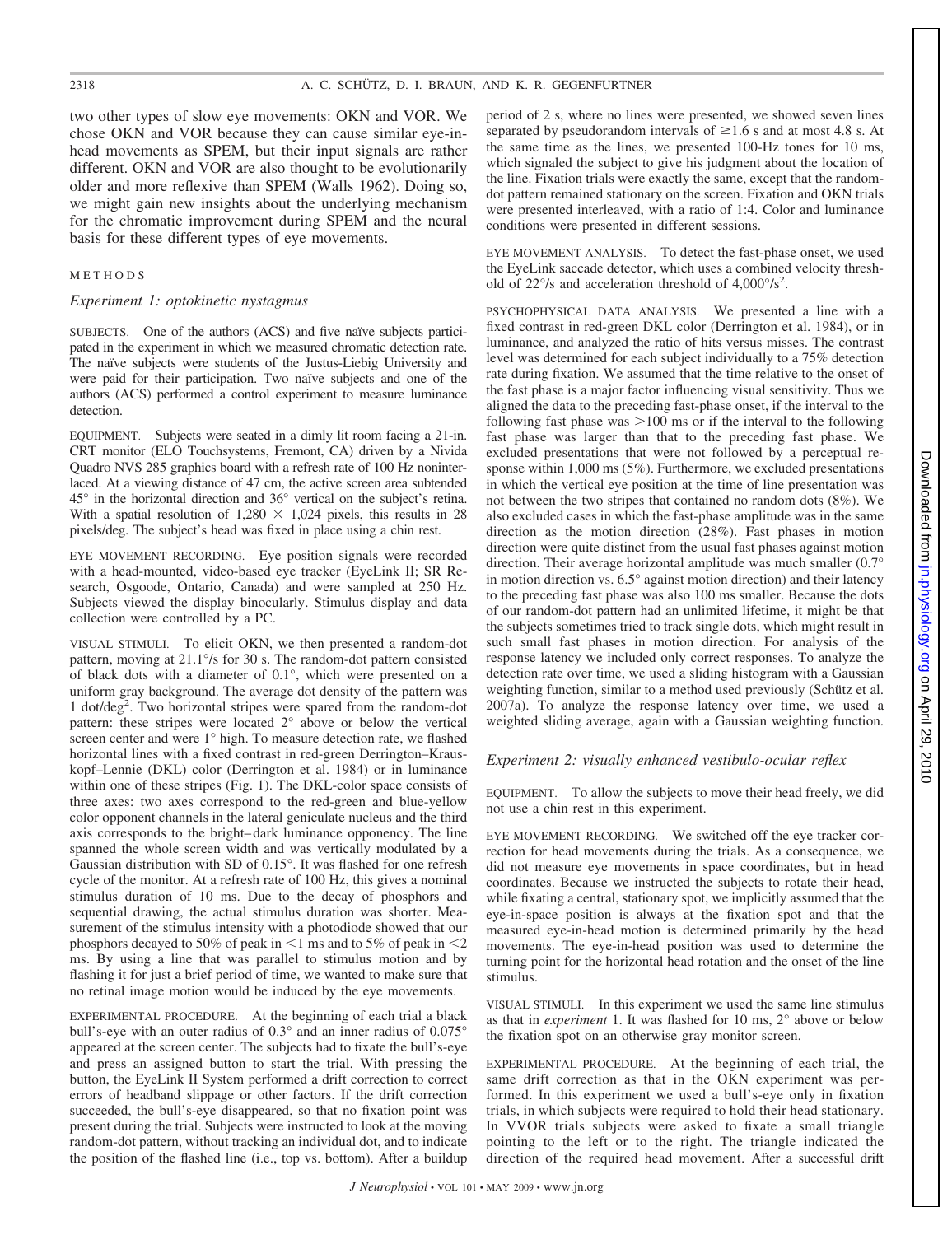

Downloaded from jn.physiology.org on April 29, 2010 Downloadedfrom [jn.physiology.org](http://jn.physiology.org) on April 29, 2010

FIG. 1. *Experiment* 1: stimulus and sample eye traces. *A*: optokinetic nystagmus (OKN) stimulus display with line. *B*: detail of an exemplary eye trace. The continuous black line represents the horizontal eye position; fast-phase on- and offsets are marked by black crosses. The shaded regions indicate the time windows of the alignment to the nearest fast-phase onset: all line onsets that occurred in one of the time windows were aligned to the fast-phase onset in this time window. *C*: example eye trace of a complete 30-s trial. The dashed lines represent the line onsets and the dotted lines represent the subject responses.

correction, a black bull's-eye with an outer radius of 0.3° and an inner radius of 0.15° appeared at the center of the screen. In VVOR trials, subjects were required to rotate their head in the direction indicated by the triangle. To restrain the head movement, we provided the subjects with two acoustical references. As soon as the eye-in-head position exceeded 11.25°, a 100-Hz tone was given for 10 ms. The subjects were instructed to change the rotation direction right after the first tone and to go on with the rotation until the second tone occurred. The second beep occurred as soon as the eye-in-head position exceeded 11.25° in the opposite direction. In that way, subjects completed approximately 3/4 cycles of a sinusoidal rotation. We presented the line after the first beep, as soon as the eye-in-head position amounted to 4°. Only trials were used in which the subject's eye-in-head position traveled within 3 s from the center to 11.25° eccentricity on one side and to 11.25° eccentricity on the other side (95%). In fixation trials, subjects were required to stabilize their head and to fixate the bull's-eye for 1.5 s. We presented the horizontal line 1 s after trial onset. Color and luminance conditions were presented interleaved.

EYE MOVEMENT ANALYSIS. To detect saccades, we used the Eye-Link saccade detector, which operates on a combined position and velocity criterion. We analyzed the eye-in-head movements in a 200-ms interval centered on the stimulus presentation. In this interval we calculated the average eye-in-head velocity. Trials in which a saccade occurred in this interval were excluded from further analysis (17%). Moreover, we excluded trials in which the vertical eye-in-head position exceeded an eccentricity of 2° (4%).

PSYCHOPHYSICAL DATA ANALYSIS. We determined on-line the line's contrast by an adaptive 2:1 staircase procedure (Levitt 1971) and used the psignifit toolbox to fit psychometric functions off-line (Wichmann and Hill 2001).

## *Experiment 3: fast smooth pursuit eye movements*

If not stated otherwise, the methods are the same as those in *experiment* 2.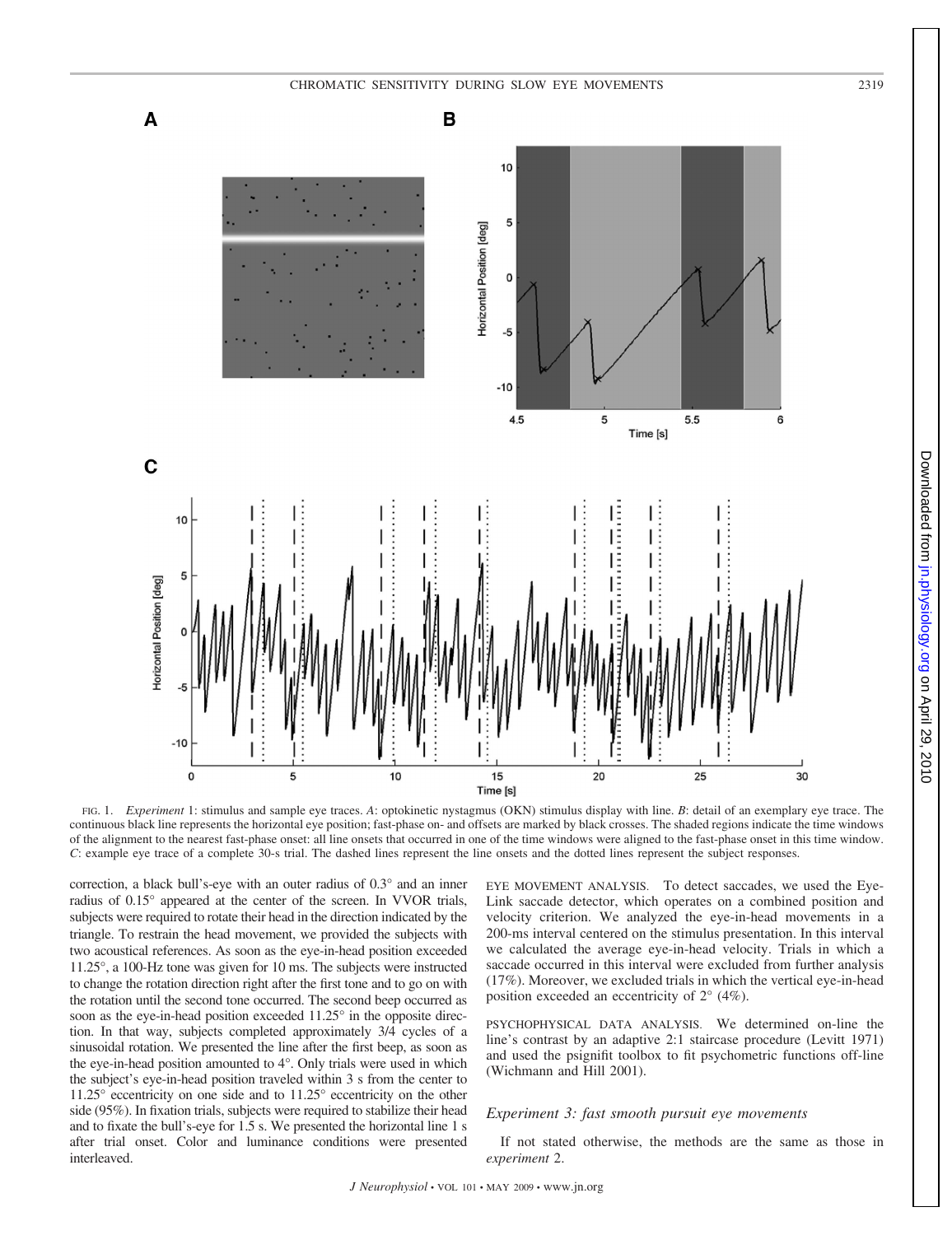EQUIPMENT. As in *experiment* 1, the subject's head was fixed in place using a chin rest.

EXPERIMENTAL PROCEDURE. In fixation trials we presented the bull's-eye for 1,500 ms at the center of the screen, where observers had to keep fixation. At 1,000 ms after the beginning of the trial, we flashed the respective stimulus for 10 ms, 2° above or below the bull's-eye. In pursuit trials, we presented the bull's-eye at 10.6 or 18.5° left or right of the center of the screen, depending on the pursuit velocity and direction. After 250 ms, the bull's-eye moved toward the screen center at a velocity of 14.1 or 24.7°/s and subjects were instructed to track it as accurately as possible. When the bull's-eye reached the screen center, we flashed the detection line, resulting in the same physical and retinal stimulation as that in fixation trials. The bull's eye continued to move for another 500 ms. At the end of the trial, subjects had to indicate the position of the line. All conditions were presented interleaved.

EYE MOVEMENT ANALYSIS. We analyzed the eye movements in a 200-ms interval centered on the stimulus presentation. In this interval we calculated the average eye velocity. Trials in which a saccade occurred in this interval were excluded from further analysis (19%).

Moreover, we excluded trials in which the pursuit gain (eye velocity divided by target velocity) was  $\leq 0.7$  ( $\leq 1\%$ ).

## RESULTS

# *Experiment 1*

In *experiment* 1, we investigated how chromatic contrast sensitivity is influenced by OKN compared with fixation. OKN is of special interest because it is believed that the slow-phase component of at least look-nystagmus might be very similar to SPEM. To measure the influence of OKN on chromatic sensitivity, we presented a moving random-dot pattern and asked subjects to detect horizontal, colored lines.

First we describe the recorded eye movements (Figs. 1 and 2). The average horizontal amplitude of the fast phase amounted to 8.07° (SD 8.11°). In the vertical direction the average amplitude of the fast phase amounted to 0.24° (SD 0.64°). The duration of the slow phase was on average 0.67 s (SD 0. 35 s) and ranged between 0.2 and 2 s. The random-dot pattern took about 2.1 s to travel across the whole screen, which explains



FIG. 2. *Experiment* 1: eye movement data for OKN. *A*: histograms of horizontal and vertical fast-phase amplitudes. *B*: histogram of slow-phase durations. *C*: histogram of stimulus onset times relative to fast-phase onsets. *D*: histograms of horizontal and vertical eye position at stimulus onset. Black indicates OKN, gray indicates fixation.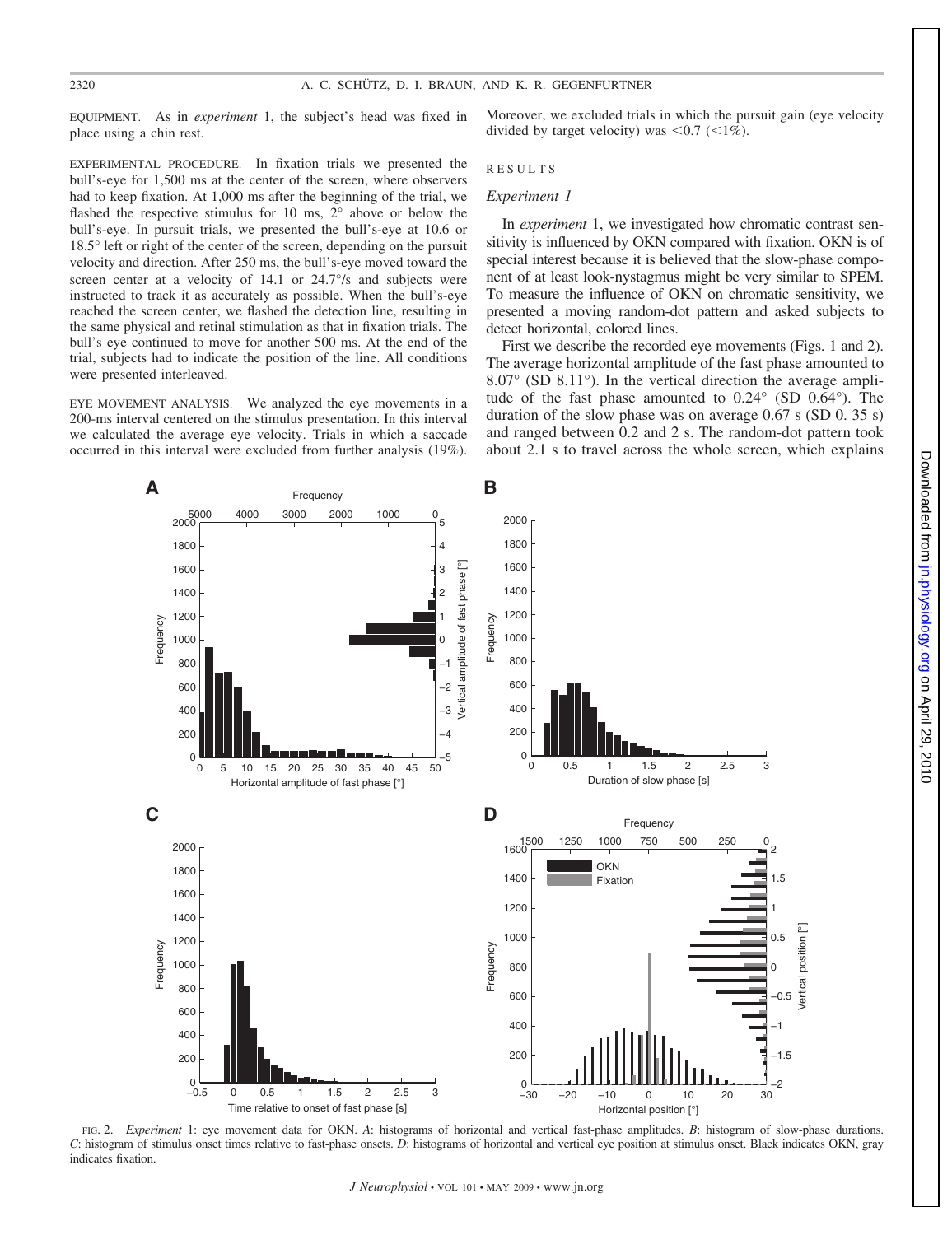the upper limit of 2 s of the slow-phase duration. For starenystagmus the typical slow-phase duration is about 0.3 s (Carpenter 1988) and thus we obtained a mixture of stare- and look-nystagmus (Ter Braak 1936). Because there was no fixation point in the display, neither in OKN nor in fixation trials, the eye position at the time of stimulus presentation was scattered both during fixation and during OKN. We gathered psychophysical data from stimulus onset to fast-phase latencies of  $-0.1$  to 1.5 s, but the frequency decayed rapidly with increasing delay to the fast-phase onset and therefore we restricted the psychophysical analysis to the interval of  $-0.1$  to 0.5 s after fast-phase onset.

The psychophysical results show that the detection rate for the chromatic line stimuli increased after fast-phase onset (Fig. 3). In a similar way, response latencies for chromatic stimuli decreased after fast-phase onset. We correlated the detection rate and response latency for each subject and found for five of six subjects a significant negative correlation with a correlation coefficient below  $-0.7$  (all *P* values  $<$ 0.05). This shows that detection rate and response latency followed a similar, inverted pattern.

Based on the time average of the chromatic detection rate and the response latency, we decided to split the data into three intervals of 200 ms (Fig. 4). The first interval ranged from  $-0.1$  to 0.1 s and covers the fast-phase OKN. The second interval ranged from 0.1 to 0.3 s and represents an early slow-phase OKN. The last interval ranged from 0.3 to 0.5 s and represents a late slow-phase OKN. We calculated for each

FIG. 3. *Experiment* 1: chromatic detection. Time course of



*J Neurophysiol* • VOL 101 • MAY 2009 • www.jn.org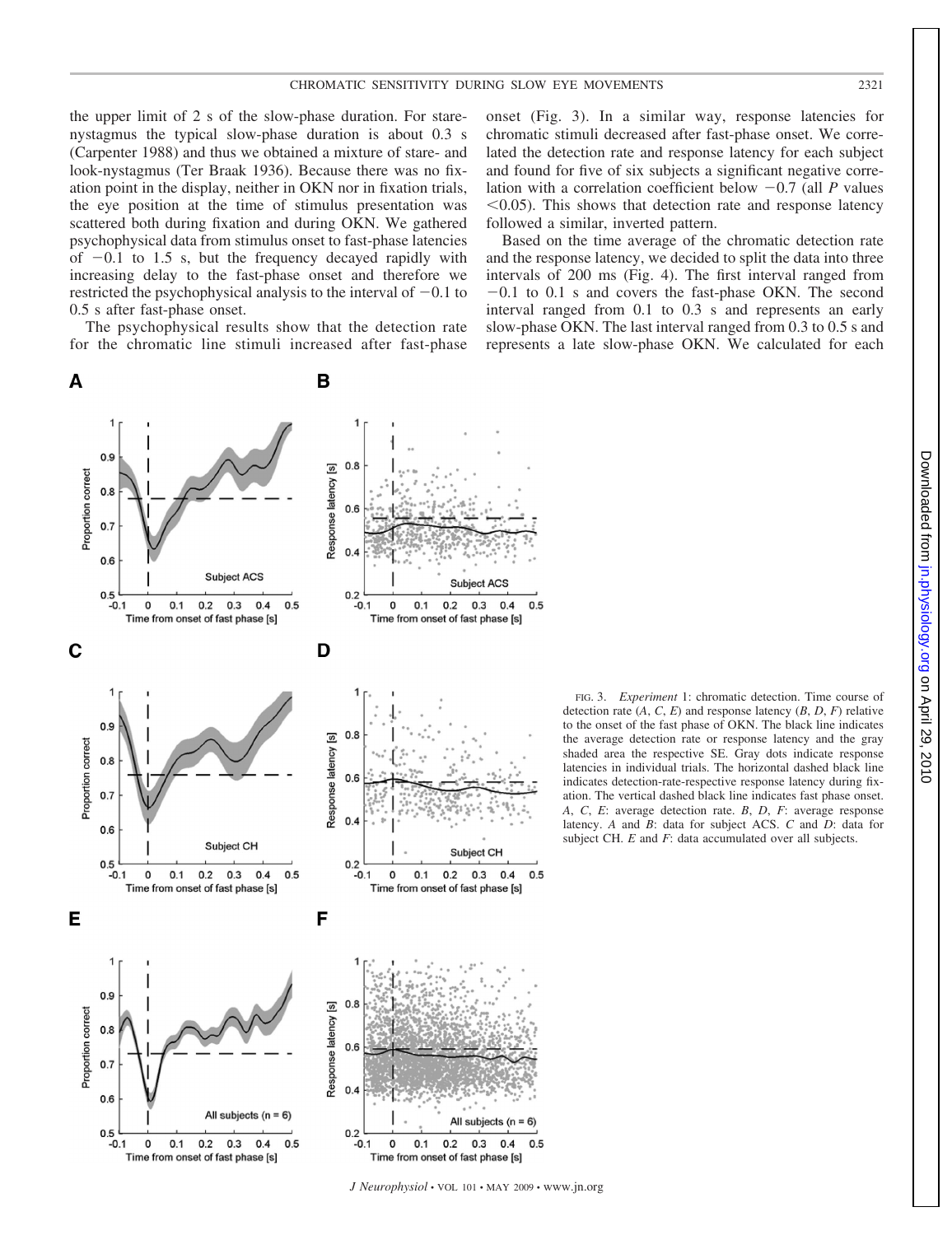

interval a *t*-test to check whether the detection rate and the response latency differed between OKN and fixation. In the fast-phase interval there was neither a significant difference for detection rate  $[t(5) = 0.23, P = 0.831]$  nor for response latency  $[t(5) = 0.21, P = 0.845]$ . In the early slow-phase interval, the detection rate increased by 6.8%, from 73% during fixation to 78% during OKN  $[t(5) = 2.29, P = 0.071]$  and the response latency decreased by 2.8%, from 595 ms during fixation to 578 ms during OKN  $[t(5) = 1.27, P = 0.258]$ , although both differences were not significant. In the late slow-phase interval, the detection rate increased by 14.5% relative to fixation to a value of 83% during OKN  $[t(5) = 4.76, P = 0.005]$ . The response latency decreased by 6.1% to a value of 558 ms during OKN  $[t(5) = 3.21, P = 0.024]$ . Previously we found an increase of chromatic sensitivity during SPEM of 16% (Schütz et al. 2008). Unfortunately, we cannot directly compare the increase in detection rate with the previously measured increase of sensitivity. To obtain a rough comparison, we calculated how much the average psychometric function from the previous experiments had to be shifted along the contrast axis to obtain an increase of detection rate from 73 to 83%. According to our estimations a 14.5% increase of detection rate would correspond roughly to a 10.6% increase of sensitivity, based on the previously measured psychometric function.

As can be seen from Fig. 3, there was a transient reduction of detection rate for chromatic stimuli during the fast phase of OKN. Such a reduction of sensitivity might be caused by retinal slip of the horizontal line, induced by any vertical component of the fast phase. If this would be the case, detection rate and vertical fast-phase amplitude should be negatively correlated. To test this hypothesis, we selected all trials in which the line was presented within an interval of 50 ms centered on fast-phase onset. Next we binned these trials into six bins ranging from 0 to 1° vertical amplitude. For each bin the detection rate was calculated and arcsine transformed. A repeated-measures ANOVA showed no significant influence of the vertical fast phase amplitude  $[F(5,20) = 0.870, P = 0.470]$ .

We performed a control experiment with three subjects to test luminance detection during OKN. During the fast-phase interval, the detection rate for luminance was 30.1% lower during OKN



 $[t(2) = 7.01, P = 0.017]$ . The response latency during OKN was 12.0% longer in the fast-phase interval  $[t(2) = 7.88, P = 0.016]$ . In the early slow-phase interval, the detection rate was still significantly lower by 24.5%  $[t(2) = 5.63, P = 0.033]$ , but the response latency tended to be only  $11.1\%$  longer  $[t(2) = 1.73]$ ,  $P = 0.226$ . In the late slow phase the detection rate tended to be 13.4% lower during OKN  $[t(2) = 3.36, P = 0.078]$  and the response latency tended to be 5.3% longer  $[t(2) = 0.93, P =$ 0.450], although both differences were not significant.

# *Experiment 2*

In *experiment* 2, we measured how chromatic and luminance sensitivity is affected during the visually enhanced VOR (VVOR). We asked subjects to rotate their head while keeping fixation at a stationary spot. During the active head movement, we presented chromatic and achromatic lines. In this paradigm, similar to SPEM, the eyes move smoothly, but the source of the movement is not a motion signal of a physically moving target. Instead, vestibular signals related to the head rotation are complemented by fixation and possibly by OKN mechanisms, but not by SPEM (Leigh et al. 1987). It has been shown that the gain is almost perfect for low frequencies  $\leq$ 1.5 Hz (Atkin and Bender 1968; Medendorp et al. 2000; Takahashi et al. 1980).

If not stated otherwise, the methods are the same as those in *experiment* 1.

As expected the average eye-in-head velocity was somewhat larger than the average eye velocity in the OKN experiment (Fig. 5). On average, the eye-in-head velocity at the time of stimulus presentation was 27.66°/s (SD 6.19°/s). The average VVOR frequency amounted to 0.32 Hz (SD 0.05 Hz).

Figure 6 shows the sensitivity values for chromatic and achromatic stimuli, obtained during VVOR and during fixation. The sensitivity for chromatic stimuli was on average 13.4% lower during VVOR than that during fixation  $\left[ t(5) \right]$ 5.13,  $P = 0.004$ ]. For luminance stimuli, there was no significant difference  $[t(5) = 0.75, P = 0.416]$ , although the average sensitivity was 6.6% lower during VVOR. We also compared sensitivities for luminance and color separately during fixation and VVOR. During fixation, sensitivity for luminance was 6.6%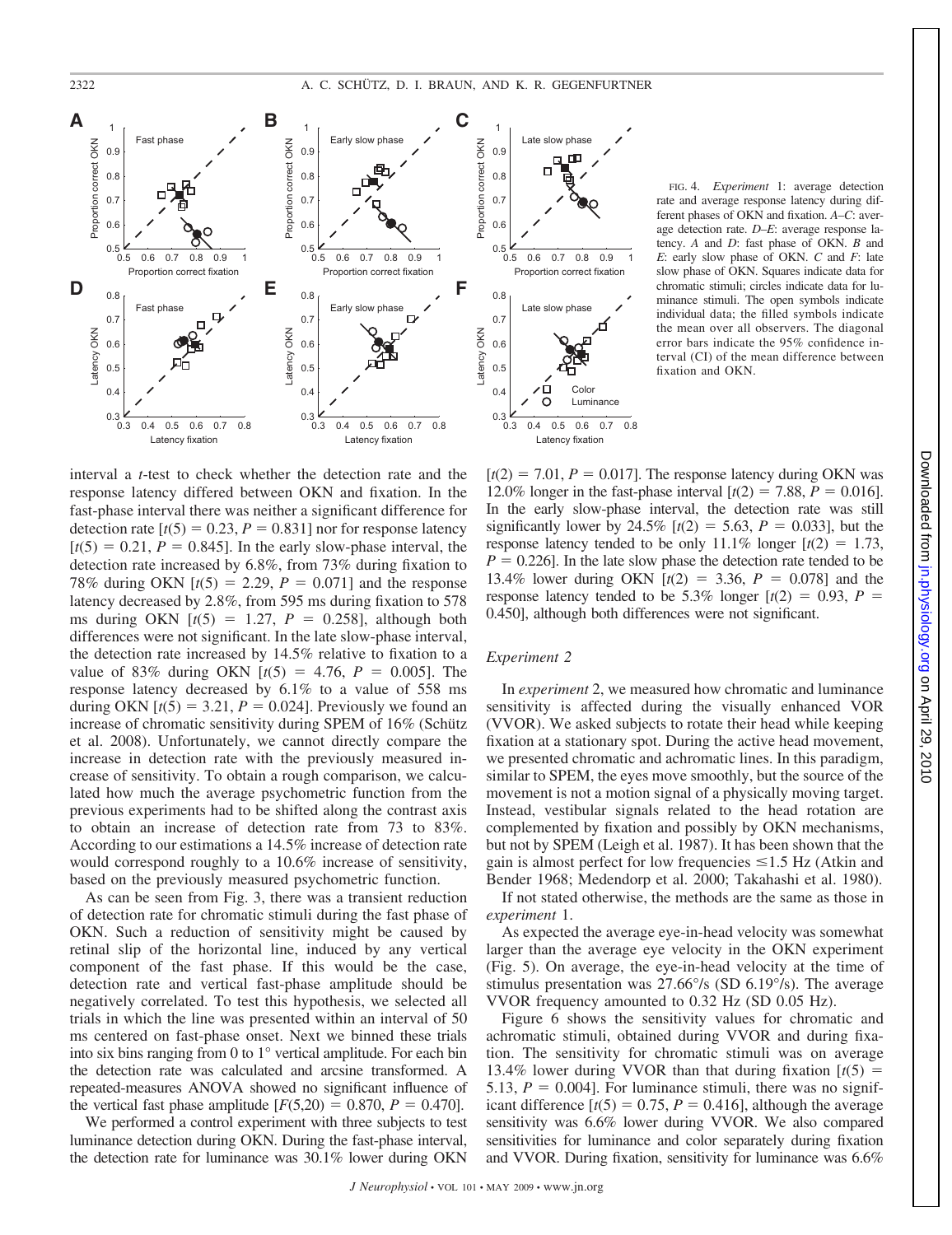

FIG. 5. *Experiment* 2: eye movement data for visually enhanced vestibulo-ocular reflex (VVOR). *A*: histogram of horizontal eye-in-head velocity at the time of stimulus presentation. *B*: histogram of VVOR frequency.

lower than sensitivity for color, but this difference was not significant  $[t(5) = 0.75, P = 0.490]$ . During VVOR, sensitivity for luminance was 2.4% higher than sensitivity for color. This difference was also not significant  $[t(5) = 0.20, P = 0.850]$ .

# *Experiment 3*

In *experiment* 3, we compared chromatic and luminance contrast sensitivity during fixation and during two pursuit conditions of different velocities. We tried to elicit SPEM with eye velocities similar to those measured during OKN (*experiment* 1) and VVOR (*experiment* 2).

We measured chromatic and luminance contrast sensitivity during horizontal pursuit with targets moving at 14.1 and 24.7°/s, to check whether the enhancement of chromatic sensitivity is also present at the observed eye velocities measured during VVOR. Figure 7 shows the color and luminance sensitivities normalized by the sensitivity obtained during fixation for the two velocities measured in this experiment and for the previously measured velocities (Schütz et al. 2008).

A two-way repeated-measures ANOVA (target velocity  $\times$ stimulus condition) revealed a significant main effect of target velocity  $[F(2,10) = 5.19, P = 0.028]$  and a significant main effect of stimulus condition  $[F(1,5) = 51.05, P < 0.001]$ . The interaction between target velocity and stimulus condition was also significant  $[F(2,10) = 26.51, P \le 0.001]$ . Thus SPEM influenced chromatic sensitivity and luminance sensitivity in a different way. Chromatic sensitivity was 33.5% higher during 14.1°/s pursuit than that during fixation  $[t(5) = 5.40, P =$ 



FIG. 6. *Experiment* 2: contrast sensitivity during VVOR. *A*: contrast sensitivity for chromatic stimuli. *B*: contrast sensitivity for achromatic stimuli. The open symbols indicate individual data; the filled symbols indicate the mean over all observers. The diagonal error bars indicate the 95% CI of the mean difference between the sensitivities during fixation and VVOR.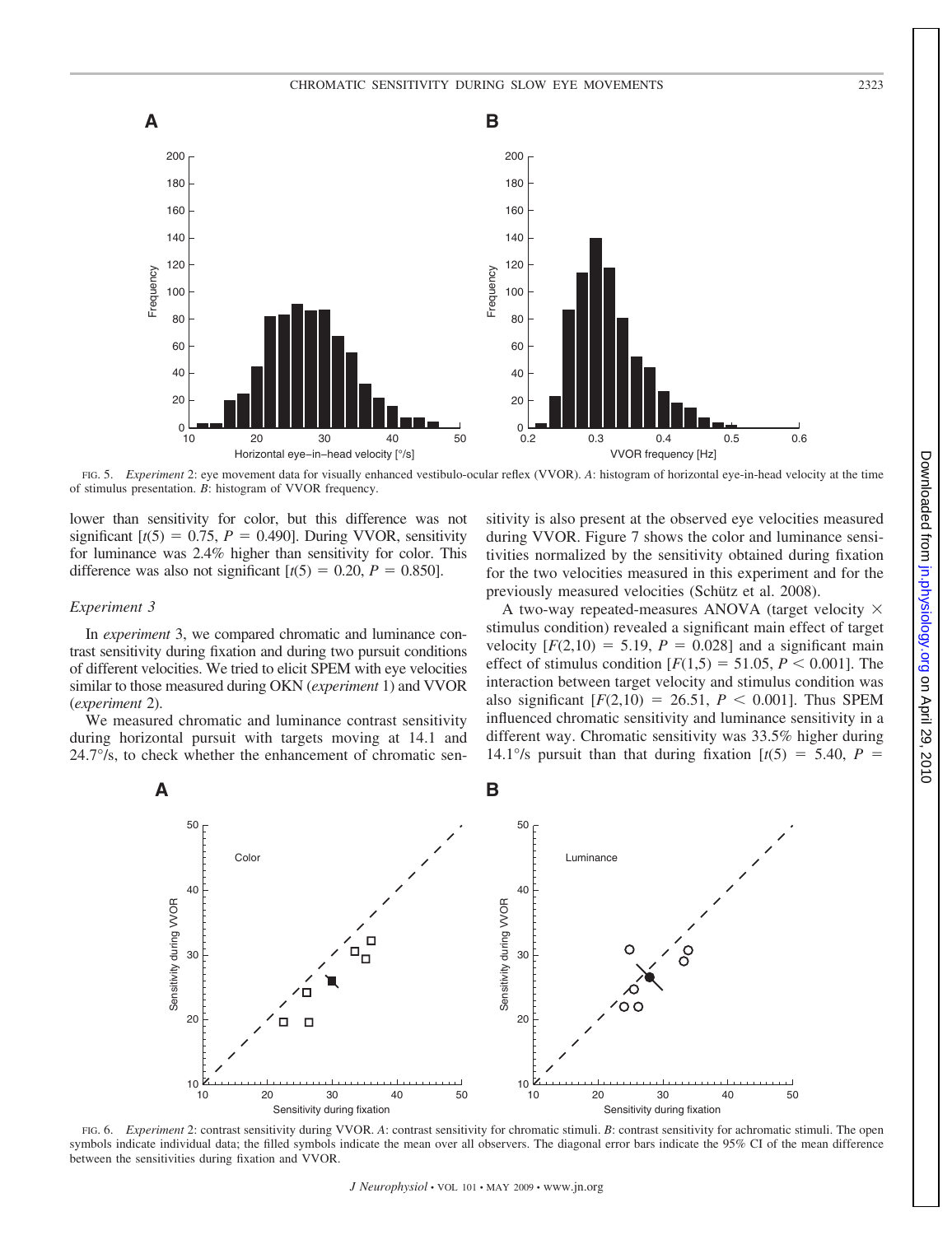

FIG. 7. *Experiment* 3: contrast sensitivity during smooth pursuit eye movement (SPEM). Relative sensitivity values compared with the sensitivities during fixation are shown. Circles represent achromatic stimuli; squares represent chromatic stimuli. The error bars represent the 95% CIs. The horizontal dashed line represents the sensitivity during fixation. The data plotted in gray is from Schütz et al. (2008); the data plotted in black was collected in the present study.

0.003]. This closely matches the previously measured threshold reduction of 24%, which is equal to a sensitivity improvement of 33% (Schütz et al. 2008). For 24.7°/s pursuit, chromatic sensitivity was increased by 47.1% compared with fixation  $[t(5) = 5.83, P = 0.002]$ . There is no significant difference between the sensitivities in the two pursuit conditions  $[t(5) = 1]$ . 92,  $P = 0.114$ ], suggesting at least a saturation of the improvement above 14°/s. For luminance sensitivity, the picture is quite different. We did not observe any difference between fixation and 14.1°/s pursuit  $[t(5) = 0.19, P = 0.854]$ . For the faster pursuit condition, luminance sensitivity was on average 8.8% lower, but this trend was not significant  $[t(5) = 1.62, P = 0.166]$ .

## DISCUSSION

#### *Experiment 1*

The results showed an increase of chromatic detection rate during the slow phase of OKN. This increase significantly exceeded the fixation level in the late slow phase. However, even in the early slow phase, right after the fast phase, the detection rate tended to be higher than that during fixation. Moreover we observed a slight dip in the detection rate for chromatic stimuli during the fast phase of OKN. We showed that this transient reduction was not caused by retinal slip of the horizontal lines, which is induced by any vertical component of the fast phases. There are two other mechanisms that might result in a suppression of sensitivity. First, it might be that during the fast phases of OKN an effect similar to saccadic suppression occurs. However, saccadic suppression is known to affect only luminance stimuli with low spatial frequencies, but not stimuli defined by color (Burr et al. 1994). Second, it might be that the rapid movement of the structured background (i.e., the random-dot pattern) during the fast phases leads to retinal masking. For saccades it has been shown that visual masking strongly reduces contrast sensitivity (Campbell and Wurtz 1972; Diamond et al. 2000). Because the retinal image motion is very similar during fast-phase OKN and saccades, probably the same masking effects take place. For the response latency we found a decrease during the slow phase of OKN, which fell under the level of fixation at least in the late period of slow phase. We could also show that the course of the detection rate and the response latency were highly negatively correlated. This fits very nicely with previous studies showing decreasing reaction time (Harwerth and Levi 1978; Lupp et al. 1976; Tartaglione et al. 1975) and decreasing latency of visual evoked potentials (Mihaylova et al. 1999) with increasing contrast. At the same time we observed a reduced detection rate and a trend for an increased response latency for luminance stimuli during the slow phase of OKN. Taken together, both the increase in detection rate and the decrease in response latency indicate that chromatic sensitivity is enhanced during the slow phase of OKN. Because we did not measure contrast sensitivity, we cannot directly compare the magnitude of enhancement during slow-phase OKN and during SPEM. Nonetheless, we think that it is quite plausible that both phenomena are tightly related.

Besides our results for contrast detection, similarities in the perceptual consequences of SPEM and OKN have also been observed for localization performance. The pattern of spatial mislocalization is similar during slow-phase OKN (Kaminiarz et al. 2007, 2008; Tozzi et al. 2007) and during SPEM (Brenner et al. 2001; Kerzel et al. 2006).

Classically, SPEM and OKN have been considered as distinct types of eye movements (Carpenter 1988) and there are indeed some differences between SPEM and OKN. For instance, it has been shown that SPEM can be performed to second-order motion (Butzer et al. 1997; Hawken and Gegenfurtner 2001; Lindner and Ilg 2000), whereas OKN is not elicited by second-order motion alone (Harris and Smith 1992), although consistent second-order motion can increase the OKN response to first-order motion (Harris and Smith 2000). Newer evidence, however, suggests that these eye movements are more closely related at the neural level. It has been shown that lesions of the nucleus of the optic tract and the dorsal terminal nucleus of the accessory optic system impair not only OKN, but also SPEM (Ilg et al. 1993). A functional magnetic resonance imaging study revealed a large overlap between the neural circuits for SPEM and OKN (Konen et al. 2005). Interestingly, look-nystagmus evoked similar activity in cortical oculomotor areas like SPEM, such as the frontal eye fields (FEFs) and the supplementary eye fields (SEFs), whereas stare-nystagmus failed to activate these areas. Thus it seems that neural differences arise not primarily between OKN and SPEM, but between stare- and look-nystagmus. Based on the definition (Ter Braak 1936) and the instruction to the subjects we observed a mixture of both stare- and look nystagmus in our study. Thus we cannot draw a reliable conclusion about starenystagmus, although at least we can state that an improved chromatic sensitivity is present during look-nystagmus because the improvement occurred especially at long slow-phase durations, which are specific for look-nystagmus.

Another dissociation between subtypes of OKN stems from results of patient studies. It is known that the gain of SPEM is reduced in patients suffering from schizophrenia (Holzman et al. 1973; Trillenberg et al. 2004), which is probably caused by a deficit in velocity processing (Chen et al. 1999). A compar-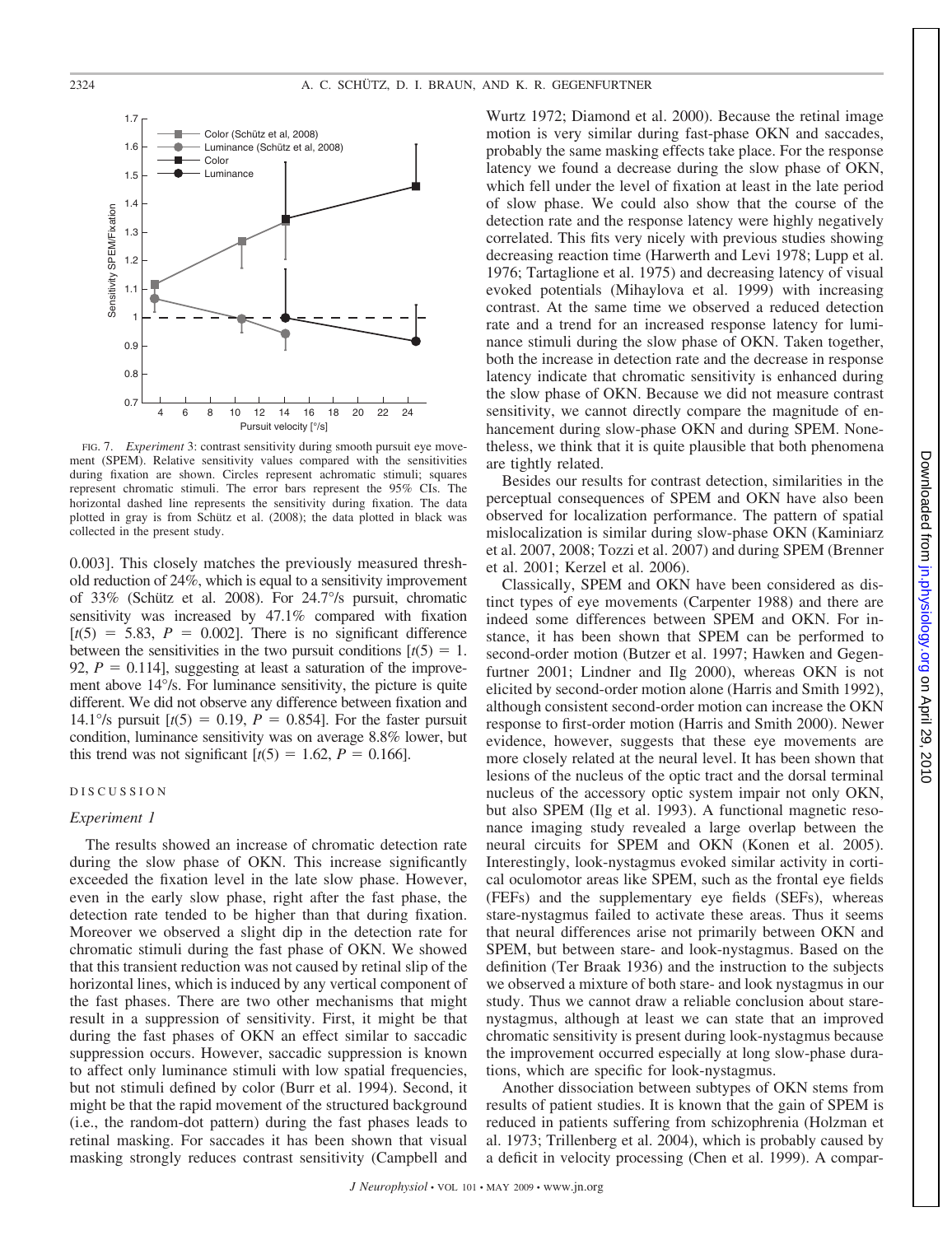ative study found a similar deficit for partial-field OKN, but not for full-field OKN (Latham et al. 1981). Because we presented our OKN stimulus on a computer screen, we definitely tested partial-field OKN. Possibly, partial-field OKN is more likely to induce look-nystagmus and full-field OKN is more likely to induce stare-nystagmus. Further evidence for a similarity of OKN and SPEM comes from developmental studies. Both types of eye movements evolve at the same age (Rosander and von Hofsten 2002) and their occurrence coincides with the maturation of motion direction sensitivity (von Hofsten 2004).

## *Experiment 2*

In contrast to the results measured during SPEM (Schütz et al. 2008) and during OKN (*experiment* 1), we found no significant improvement of chromatic sensitivity during VVOR. Instead chromatic contrast sensitivity was lowered by 16% during VVOR. For luminance sensitivity, we did not find any significant difference between fixation and VVOR, although the average sensitivity tended to be 5% lower during VVOR.

Several other studies measured perceptual performance during VOR. All of these studies used luminance-defined targets to measure perceptual performances. Studies about reading performance (see Benson and Barnes 1978 for a review) during VOR did not find any perceptual deficits up to frequencies of 9 Hz. Another study measured contrast sensitivity for gratings in two viewing conditions (Flipse and Maas 1996): in the first condition passive head movements were applied, subjects performed VOR, and the residual retinal image motion was measured; in the second condition the head was kept fixed and the stimulus moved physically according to the measured retinal image motion. The results did not show any sensitivity differences between actual VOR and simulation of the residual retinal velocity occurring during VOR. A major difference from these studies is that we measured contrast sensitivity during active head rotation. Unfortunately, we do not have the experimental equipment at hand at this time to properly test passive VOR. Regarding the quality of image stabilization, active head rotation is either similar (Takahashi et al. 1983) or slightly better than passive rotation (Collewijn et al. 1983). As we pointed out earlier, active and passive head rotations also cause differential neural activity (Cullen and Roy 2004; Roy and Cullen 1998, 2002). More recently it has been shown that the amount of perceived motion smear is reduced during VOR (Bedell and Patel 2005) and during the inhibition of VOR (Tong et al. 2005). Both studies also used passive head rotation. Because the reduction of motion smear also occurs during passive movements of the eyes, it is at least partially driven by proprioceptive feedback of the eye muscles (Tong et al. 2008). The dissociation we found between the changes of perceived motion smear and the enhancement of chromatic sensitivity leaves two different interpretations: *1*) either the observed changes of motion smear and chromatic sensitivity are not related to each other or *2*) there is a qualitative difference between active head rotation and passive head rotation.

There are several reasons that might explain the decrease of chromatic sensitivity during VVOR. First, it might be that the decrease in sensitivity is caused by the attentional demands of the head movement. The fact that we found a trend for a suppression of chromatic as well as luminance sensitivity suggests a general decline of visual performance during VVOR. In that view, the active head movement would represent a second task, which might draw attention from the perceptual task. As a further requirement, fixation had to be kept at the fixation target, which was also not required during OKN. A second reason might be that there was some residual retinal image motion due to imperfect VVOR. Although we cannot refute this possibility with our data, it seems to be rather implausible. Our stimulus was aligned horizontally, so that horizontal retinal image motion should not influence the perceptual performance. Strong vertical eye movements, however, are quite unexpected during horizontal VVOR, so that no substantial retinal image motion should occur. The third explanation relates to the measured eye velocities. During SPEM, we measured a chromatic improvement up to a pursuit velocity of 14.1°/s. For that velocity range, chromatic sensitivity increased with increasing pursuit velocity. However, the average eye-in-head velocity during VVOR was on average twice as large, which could be the reason that we did not observe any improvement of chromatic sensitivity in this experiment. In general it is desirable to keep conditions as similar as possible. Unfortunately, our subjects were not able to maintain consistent head movements at lower head velocities. Thus we were not able to measure active VOR with lower head velocities. Surely chromatic sensitivity will not rise to infinity for fast pursuit velocities and it even might be that the improvement decays for higher velocities. To test this possibility we performed a third experiment, in which we measured contrast sensitivity during pursuit of higher velocities.

Considering the neural basis of SPEM and VVOR, it is not very surprising that we found different effects on chromatic sensitivity. The basic pathway for VOR is a trisynaptic connection between primary and secondary vestibular neurons and oculomotor neurons (Lorente De Nó 1933). Classically, this connection has been viewed as a hard-wired reflex. However, now it is known that the activity of neurons in the vestibular nuclei is modulated by the current gaze strategy (Cullen and Roy 2004; Roy and Cullen 1998, 2002). This is especially important during combined eye and head gaze shifts. Furthermore, the cerebellum is required for the adaptive modification of the VOR (du Lac et al. 1995; Lisberger 1988; Raymond et al. 1996). The pure vestibular VOR can be studied only in complete darkness. In an illuminated environment, as in our experiment, VOR is always supplemented by fixation, but not by SPEM (Leigh et al. 1987). Moreover, in the frequency range of our experiment, of around 0.2 to 0.5 Hz, VOR and OKN act synergistically to stabilize gaze. For lower frequencies, however, gaze stabilization is mainly driven by OKN, whereas VOR dominates gaze stabilization for higher frequencies (Schweigart et al. 1997). We found an increase of chromatic sensitivity during OKN but not during VVOR. Possibly, the active fixation mechanism during VVOR prevents enhanced chromatic sensitivity.

SPEM, in contrast, is controlled by a cerebro-ponto-cerebellar network (see Krauzlis 2004, 2005; Thier and Ilg 2005 for reviews). Important cortical structures are the middle temporal area (MT), the medial superior-temporal area (MST), the SEFs, and the FEFs. In the brain stem, the pontine nuclei and the nucleus reticularis tegmenti pontis are involved in SPEM. In the cerebellum, two areas are involved in the generation of SPEM: the flocculus–paraflocculus complex and the posterior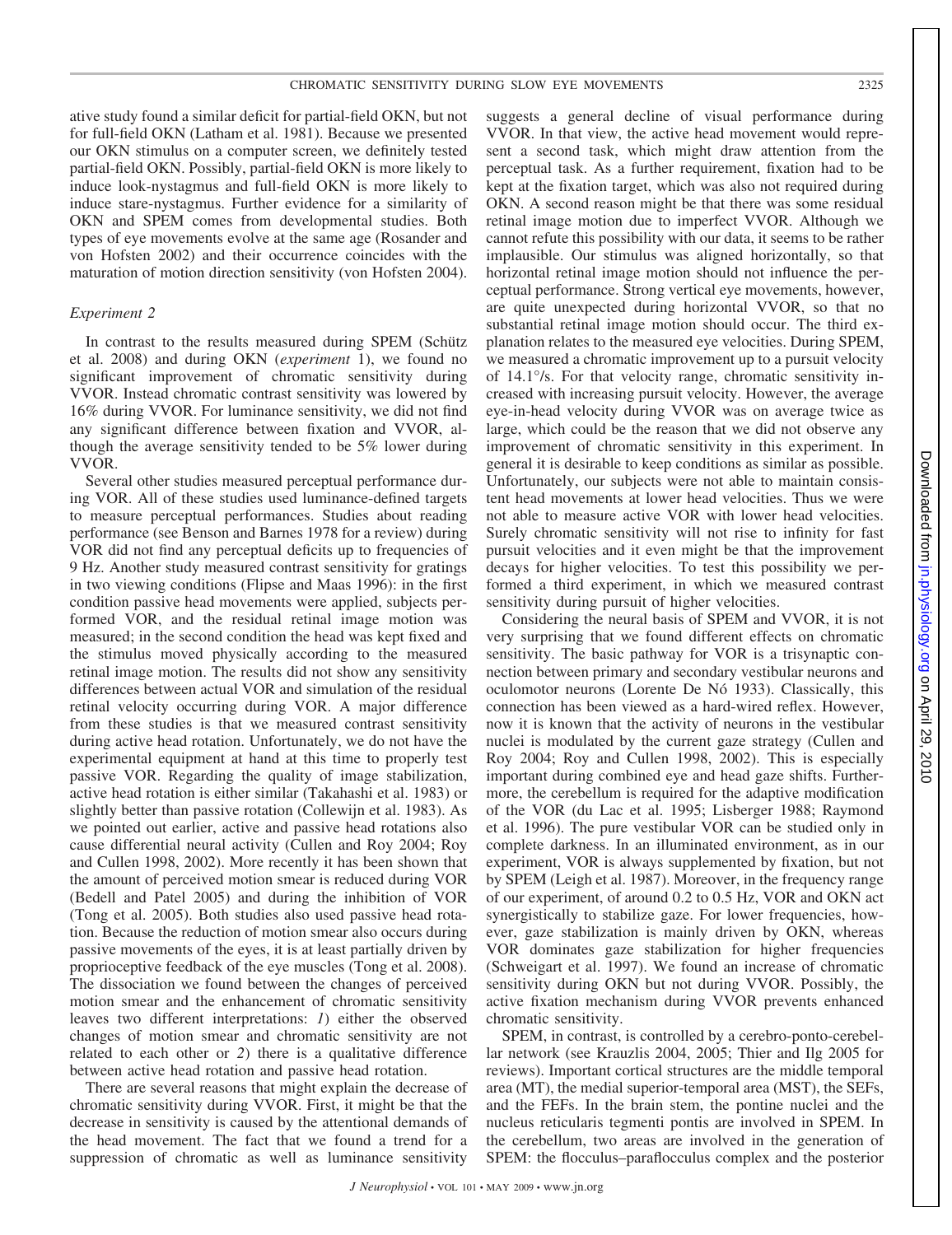vermis. Thus the neural circuits for SPEM and VOR do not overlap. Interestingly, it has been shown that VOR matures earlier than VOR inhibition and SPEM (Finocchio et al. 1991; Rosander and von Hofsten 2000), which provides further evidence that SPEM and VOR are distinct types of eye movements.

Based on psychophysical results (Schütz et al. 2008), we previously argued that the signal that triggers the enhancement has to match two criteria: it has to precede the onset of SPEM and it has to be related to pursuit velocity. We also speculated that at least two areas match these criteria: the FEF and area MST. FEF neurons are involved in pursuit gain control (Churchland and Lisberger 2002; Schwartz and Lisberger 1994; Tanaka and Lisberger 2001). MST neurons encode target motion in world-coordinates (Ilg et al. 2004) and show activation during anticipatory pursuit (Ilg 2003), as well as during pursuit of an imaginary target (Ilg and Thier 2003). Both areas have been shown to be active during SPEM as well as during look OKN (Konen et al. 2005), which fits nicely with our finding of *experiment* 1 that chromatic sensitivity was enhanced during both SPEM and OKN. Furthermore, it has been shown that the so-called visual tracking neurons in MST are active during SPEM and VOR inhibition, but not during VOR (Freeman 2007; Ono and Mustari 2006), which is consistent with our finding that chromatic sensitivity was enhanced during SPEM but not during VVOR.

## *Experiment 3*

To summarize, this experiment extends the previously reported enhancement of chromatic sensitivity to pursuit velocities  $\leq$ 24°/s: the improvement increased steadily with pursuit velocity  $\leq 14^{\circ}/s$  and saturated above. This shows that the absence of a chromatic improvement during VVOR (*experiment* 2) is not due to the larger eye velocity.

For luminance sensitivity we did not find any signs for an improvement, but a nonsignificant trend for a reduction of sensitivity with increasing pursuit velocity. This is in line with a significant suppression of peripheral sensitivity for lowspatial frequency luminance stimuli in previous experiments (Schütz et al.  $2007b$ ,  $2008$ ). In the present study we did not focus on this smaller effect and therefore had not enough statistical power in *experiment* 3.

# *Conclusion*

In our comparative study we investigated whether the recently found enhancement of chromatic sensitivity during SPEM (Schütz et al. 2008) is a more general property of slow eye movements. Slow continuous eye movements help to prevent image slips on the retina that occur whenever we move our head, eyes, or the whole body. Primates can actively follow moving objects with their eyes and they can also keep their eyes on stationary objects when they move their head. Slow eye movements also occur during the slow phase of the optokinetic response to retinal image motion during head movements.

In a series of experiments we studied whether OKN and VVOR exhibit the same influence as that of SPEM on chromatic contrast sensitivity, given that the eye velocity is similar in all conditions. We obtained an increased chromatic sensitivity during the slow phase of OKN and a decreased sensitivity during VVOR. Because the eye-in-head motion was substantially faster in the VVOR experiment, we also tested chromatic sensitivity during fast SPEM. This control experiment showed an enhanced chromatic sensitivity even for high pursuit velocities, similar to those measured during VVOR, ruling out the explanation that eye velocities were too high in the VVOR experiment.

Beside the differential effects on chromatic sensitivity we report here, there is another important distinction between OKN and SPEM on the one hand and VVOR on the other hand. During both OKN and SPEM there is a physically moving stimulus present, which is not true for VVOR. This dissociation is also reflected in the activity of tracking neurons in area MST (Freeman 2007; Ono and Mustari 2006). These neurons show activity during active tracking of a moving stimulus, irrespective of whether the stimulus is tracked by eye or head movements. However, these neurons are silent during both VOR and VVOR, although the eye-in-head motion is more similar between SPEM and VVOR. Since the perceptual enhancement of chromatic stimuli is an active process, neurons in area MST could play a critical role in the generation of the top-down signals that change sensitivity in earlier visual areas.

## ACKNOWLEDGMENTS

We thank T. Freeman, L. Harris, and two anonymous reviewers for helpful discussion; E. Baumgartner for help with data collection; and our subjects for participation.

#### GRANTS

This work was supported by Deutsche Forschungsgemeinschaft (DFG) Forschergruppe FOR 560 "Perception and Action" and DFG Graduiertenkolleg GRK 885 "NeuroAct."

#### REFERENCES

- Atkin A, Bender MB. Ocular stabilization during oscillatory head movements. *Arch Neurol* 19: 559 –566, 1968.
- **Bedell HE, Lott LA.** Suppression of motion-produced smear during smooth pursuit eye movements. *Curr Biol* 6: 1032–1034, 1996.
- **Bedell HE, Patel SS.** Attenuation of perceived motion smear during the vestibulo-ocular reflex*. Vision Res* 45: 2191–2200, 2005.
- **Benson AJ, Barnes GR.** Vision during angular oscillation: the dynamic interaction of visual and vestibular mechanisms. *Aviat Space Environ Med* 49: 340 –345, 1978.
- **Brenner E, Smeets JB, van den Berg AV.** Smooth eye movements and spatial localisation. *Vision Res* 41: 2253–2259, 2001.
- **Burr DC, Morrone MC, Ross J.** Selective suppression of the magnocellular visual pathway during saccadic eye movements. *Nature* 371: 511–513, 1994.
- Büttner U, Büttner-Ennever JA. Present concepts of oculomotor organization. In: *Reviews of Oculomotor Research*, edited by Büttner-Ennever JA. Amsterdam: Elsevier, 1988, p. 3–32.
- **Butzer F, Ilg UJ, Zanker JM.** smooth pursuit eye movements elicited by first-order and second-order motion. *Exp Brain Res* 115: 61–70, 1997.
- **Campbell FW, Wurtz RH.** Saccadic omission: why we do not see a grey-out during a saccadic eye movement. *Vision Res* 18: 1297–1303, 1972.
- **Carpenter RHS.** *Movements of the Eyes.* London: Pion, 1988.
- **Chen Y, Levy DL, Nakayama K, Matthysse S, Palafox G, Holzman PS.** Dependence of impaired eye tracking on deficient velocity discrimination in schizophrenia. *Arch Gen Psychiatry* 56: 155–161, 1999.
- **Churchland AK, Lisberger SG.** Gain control in human smooth pursuit eye movements. *J Neurophysiol* 87: 2936 –2945, 2002.
- **Collewijn H, Martins AJ, Steinman RM.** Compensatory eye movements during active and passive head movements: fast adaptation to changes in visual magnification. *J Physiol* 340: 259 –286, 1983.
- **Cullen KE, Roy JE.** Signal processing in the vestibular system during active versus passive head movements*. J Neurophysiol* 91: 1919 –1933, 2004.